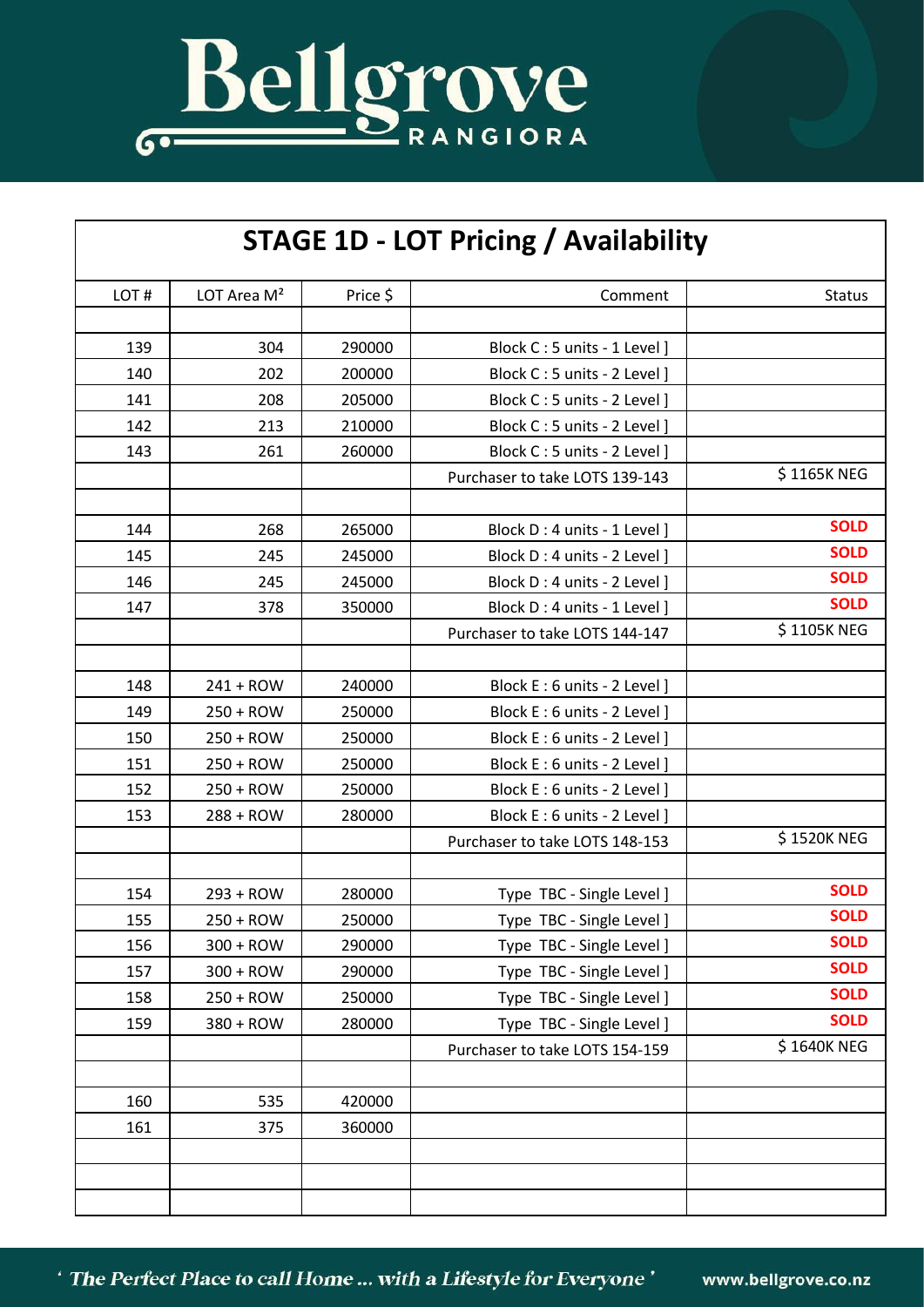## Bellgrove

| 162 | 300 | 290000 | <b>DUPLEX A ]</b>              | <b>SOLD</b> |
|-----|-----|--------|--------------------------------|-------------|
| 163 | 250 | 250000 | <b>DUPLEX A ]</b>              | <b>SOLD</b> |
|     |     |        | Purchaser to take LOTS 162-163 | \$540K      |
|     |     |        |                                |             |
| 164 | 300 | 290000 | DUPLEX B ]                     |             |
| 165 | 250 | 250000 | <b>DUPLEX B]</b>               |             |
|     |     |        | Purchaser to take LOTS 164-165 | \$540K      |
|     |     |        |                                |             |
| 166 | 300 | 290000 | DUPLEX C ]                     |             |
| 167 | 250 | 250000 | DUPLEX C ]                     |             |
|     |     |        | Purchaser to take LOTS 166-167 | \$540K      |
|     |     |        |                                |             |
| 168 | 300 | 290000 | DUPLEX D]                      |             |
| 169 | 250 | 250000 | DUPLEX D]                      |             |
|     |     |        | Purchaser to take LOTS 168-169 | \$540K      |
|     |     |        |                                |             |
| 170 | 406 | 360000 |                                |             |
|     |     |        |                                |             |
| 171 | 360 | 290000 | BLOCK / 5 Single Storey ]      |             |
| 172 | 250 | 240000 |                                |             |
| 173 | 252 | 240000 |                                |             |
| 174 | 274 | 250000 |                                |             |
| 175 | 363 | 310000 |                                |             |
|     |     |        | Purchaser to take LOTS 171-175 | \$1330K NEG |
|     |     |        |                                |             |
| 176 | 321 | 300000 | BLOCK / 5 Single Storey ]      | <b>SOLD</b> |
| 177 | 257 | 240000 | $\mathbf{I}$                   | <b>SOLD</b> |
| 178 | 250 | 240000 |                                | <b>SOLD</b> |
| 179 | 250 | 240000 |                                | <b>SOLD</b> |
| 180 | 300 | 300000 |                                | <b>SOLD</b> |
|     |     |        | Purchaser to take LOTS 176-180 | \$1320K NEG |
|     |     |        |                                |             |
| 181 | 300 | 300    | BLOCK / 5 Single Storey ]      |             |
| 182 | 250 | 240    |                                |             |
| 183 | 250 | 240    |                                |             |
| 184 | 250 | 240    | ı                              |             |
| 185 | 422 | 310    |                                |             |
|     |     |        | Purchaser to take LOTS 181-185 | \$1330K NEG |
|     |     |        |                                |             |